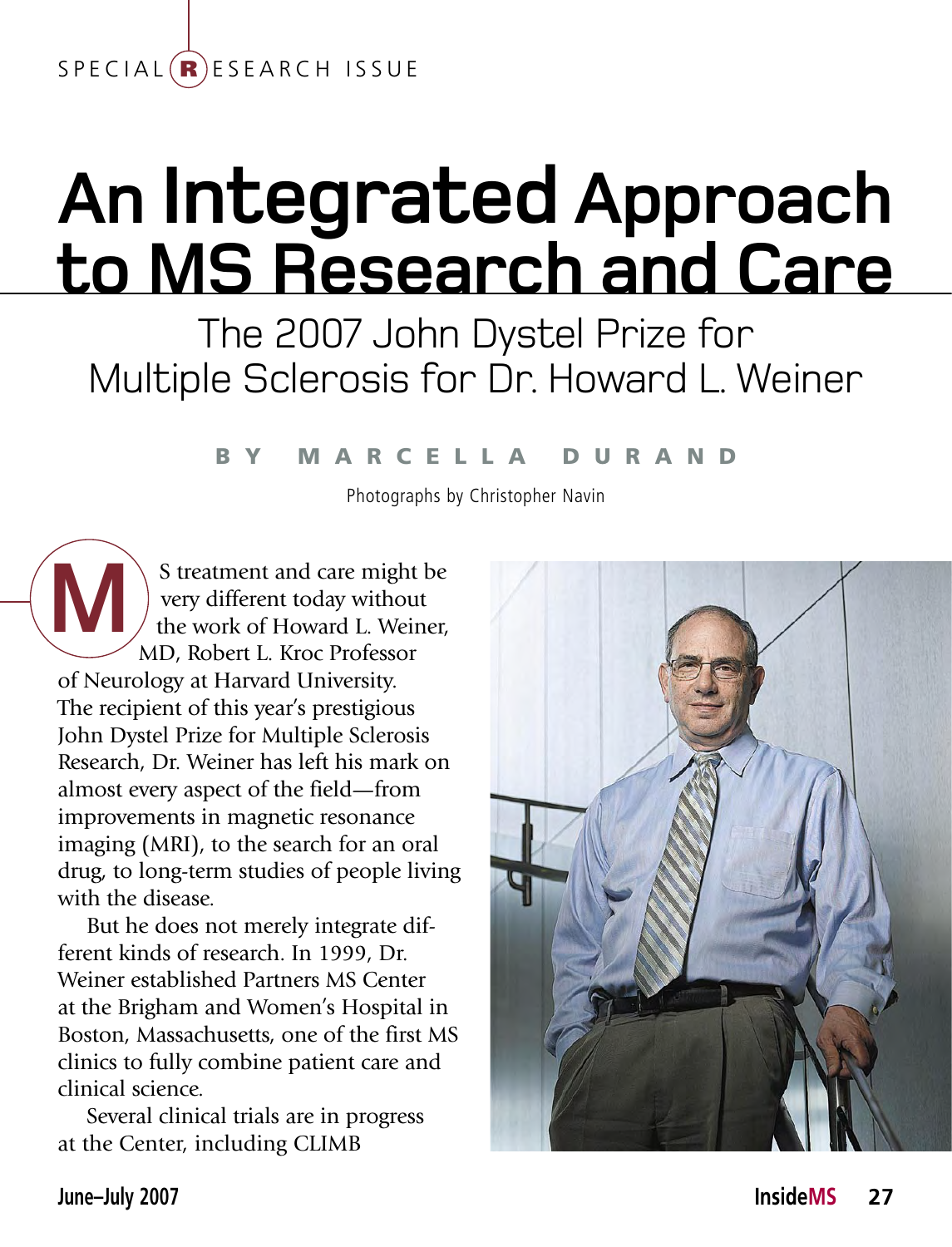(Comprehensive Longitudinal Investigation of Multiple Sclerosis at Brigham and Women's Hospital), a long-term study of how MS changes over time. Patients at the Center who are participating in research receive a range of top-notch services, including choice of medical treatments, MRI imaging specifically for people with MS, and clinical follow-up.

"I think if we're going to study the disease for the future, we need to do it in integrated centers," Dr. Weiner said. "It moves our understanding of MS forward and gives people with MS a lot of hope. They can see what's going on."

#### Compassion and identification

Dr. Weiner first became interested in MS while a neurology resident at Brigham and Women's Hospital. One of his patients was a young man with MS. "He

had two children just like I did," he said. "I was very moved by his condition and felt that this was a disease one could do something about."

Do something he did. "It's wonderful to watch Howard decide what's an important question in MS and go after it." said Dr. Jack Antel, who, along with Dr. Lawrence Steinman, nominated Dr. Weiner for the prize.

#### A long-term quest

CLIMB is a study that began with one such question: How does MS change over time? So far, more than 600 people with MS are participating—Dr. Weiner plans to include more than 1,000.

"We will follow them for 20 years. We want to know how many develop progressive MS, and whether we can learn to predict who will and who will not. The

## **Research for tomorrow—Care for today**

The **John Dystel Prize for Multiple Sclerosis Research** is given to a scientist who has made significant contributions to the understanding, treatment, or prevention of MS.

The \$15,000 award, given jointly by the National MS Society and the American Academy of Neurology, is funded by the Society's John Dystel Multiple Sclerosis Research Fund. Oscar Dystel, National Board of Directors honorary life member, and his late wife, Marion, established the fund to honor their late son, John, a lawyer whose promising career was cut short by progressive

MS. The prize has been given every year since 1995. To learn more, visit **national mssociety.org/dystelprizewinners**.

In 2003, the Dystel family established the **John Dystel Nursing Fellowship in MS** to increase the number of MS-trained nurses. The pioneering, three- or sixmonth education program offers nurses intensive experience with the many effects of MS so they can provide better care day to day. The Dystel Fund also supports three-day training programs for nurses caring for people with MS in long-term care facilities. In 2007, this program will be offered to nurses at Veter-